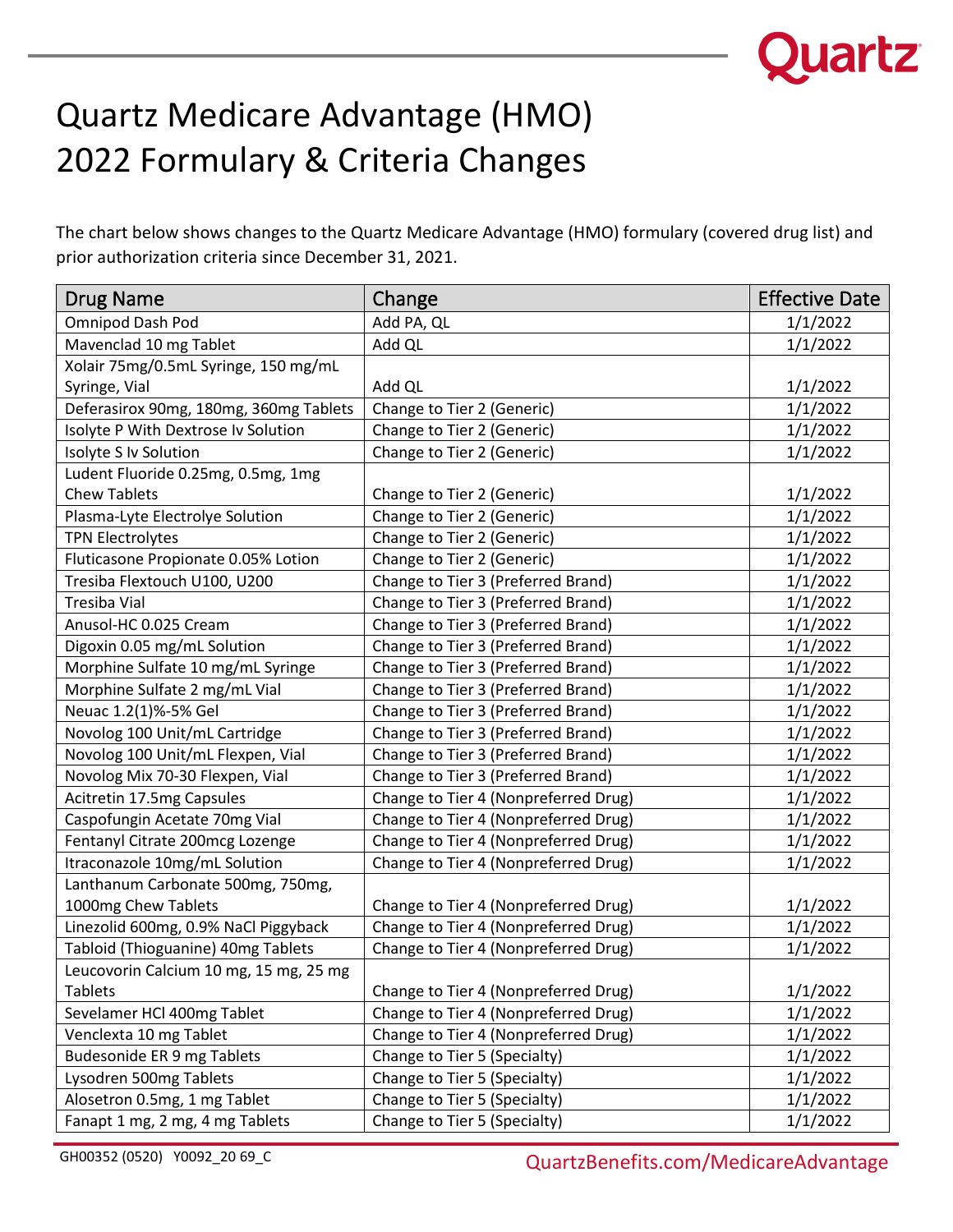

| <b>Drug Name</b>                        | Change                                | <b>Effective Date</b> |
|-----------------------------------------|---------------------------------------|-----------------------|
| Fycompa 4 mg, 6 mg, 8 mg, 10 mg, 12 mg  |                                       |                       |
| Tablets, 0.5 mg/mL Susp                 | Change to Tier 5 (Specialty)          | 1/1/2022              |
| Kaletra 200/50 Tablets                  | Change to Tier 5 (Specialty)          | 1/1/2022              |
| Veltassa 8.4 g, 16.8 g, 16.8 g Powder   |                                       |                       |
| Packet                                  | Change to Tier 5 (Specialty)          | 1/1/2022              |
| Venclexta 50 mg Tablet                  | Change to Tier 5 (Specialty)          | 1/1/2022              |
| <b>ActHib Vaccine Vial</b>              | Change to Tier 6 (Vaccine)            | 1/1/2022              |
| Adacel Tdap Syringe, Vial               | Change to Tier 6 (Vaccine)            | 1/1/2022              |
| Bexsero 50-50/0.5mL Syringe             | Change to Tier 6 (Vaccine)            | 1/1/2022              |
| Boostrix Tdap Vaccine Syringe, Vial     | Change to Tier 6 (Vaccine)            | 1/1/2022              |
| Daptacel Dtap 15-10-5/.5 Vial           | Change to Tier 6 (Vaccine)            | 1/1/2022              |
| Diphtheria-Tetanus Toxoids-Ped Vial     | Change to Tier 6 (Vaccine)            | 1/1/2022              |
| Engerix-B 10 mcg/0.5 Syringe, 20 mcg/mL |                                       |                       |
| Syringe, Vial                           | Change to Tier 6 (Vaccine)            | 1/1/2022              |
| Gardasil 9 0.5 mL Syringe, Vial         | Change to Tier 6 (Vaccine)            | 1/1/2022              |
| Havrix 720/0.5mL, 1,440 Units/mL        |                                       |                       |
| Syringe, Vial                           | Change to Tier 6 (Vaccine)            | 1/1/2022              |
| Hiberix 10 mcg/0.5 Vial                 | Change to Tier 6 (Vaccine)            | 1/1/2022              |
| Imovax Rabies Vaccine 2.5 Unit Vial     | Change to Tier 6 (Vaccine)            | 1/1/2022              |
| Infanrix Dtap Syringe, Vial             | Change to Tier 6 (Vaccine)            | 1/1/2022              |
| Ipol Vial                               | Change to Tier 6 (Vaccine)            | 1/1/2022              |
| Ixiaro 6mcg/0.5mL Syringe               | Change to Tier 6 (Vaccine)            | 1/1/2022              |
| Kinrix Syringe, Vial                    | Change to Tier 6 (Vaccine)            | 1/1/2022              |
| Menactra 4mcg/0.5mL Vial                | Change to Tier 6 (Vaccine)            | 1/1/2022              |
| Menquadfi 10 mcg/0.5 Vial               | Change to Tier 6 (Vaccine)            | 1/1/2022              |
| Menveo A-C-Y-W-135-Dip Vial Kt          | Change to Tier 6 (Vaccine)            | 1/1/2022              |
| M-M-R II Vaccine Vial                   | Change to Tier 6 (Vaccine)            | 1/1/2022              |
| Pediarix 45955 Syringe                  | Change to Tier 6 (Vaccine)            | 1/1/2022              |
| Pedvaxhib Vaccine Vial                  | Change to Tier 6 (Vaccine)            | 1/1/2022              |
| Pentacel 15-20-5-10 Kit                 | Change to Tier 6 (Vaccine)            | 1/1/2022              |
| Proquad 3-4.3-3 Vial                    | Change to Tier 6 (Vaccine)            | 1/1/2022              |
| Quadracel Dtap-Ipv 15-20-20 Vial        | Change to Tier 6 (Vaccine)            | 1/1/2022              |
| Rabavert 2.5 Unit Vial                  | Change to Tier 6 (Vaccine)            | 1/1/2022              |
| Recombivax HB Syringe, Vial             | Change to Tier 6 (Vaccine)            | 1/1/2022              |
| Rotarix Vial                            | Change to Tier 6 (Vaccine)            | 1/1/2022              |
| Rotateq 2 mL Solution                   | Change to Tier 6 (Vaccine)            | 1/1/2022              |
| Shingrix Vial Kit                       | Change to Tier 6 (Vaccine)            | 1/1/2022              |
| <b>Tdvax Vial</b>                       | Change to Tier 6 (Vaccine)            | 1/1/2022              |
| Tenivac Syringe, Vial                   | Change to Tier 6 (Vaccine)            | 1/1/2022              |
| Trumenba 120 mcg/0.5 mL Vaccin          | Change to Tier 6 (Vaccine)            | 1/1/2022              |
| <b>Twinrix Vaccine Syringe</b>          | Change to Tier 6 (Vaccine)            | 1/1/2022              |
| Typhim Vi 25mcg/0.5 Syringe, Vial       | Change to Tier 6 (Vaccine)            | 1/1/2022              |
| Vaqta 25/0.5mL Syringe, Vial            | Change to Tier 6 (Vaccine)            | 1/1/2022              |
| YF-Vax Vial                             | Change to Tier 6 (Vaccine)            | 1/1/2022              |
| Varivax Vaccine 1350 Unit Vial          | Change to Tier 6 (Vaccine), Add QL    | 1/1/2022              |
| BCG Vaccine (Tice Strain) 50 mg Vial    | Change to Tier 6 (Vaccine), Remove PA | 1/1/2022              |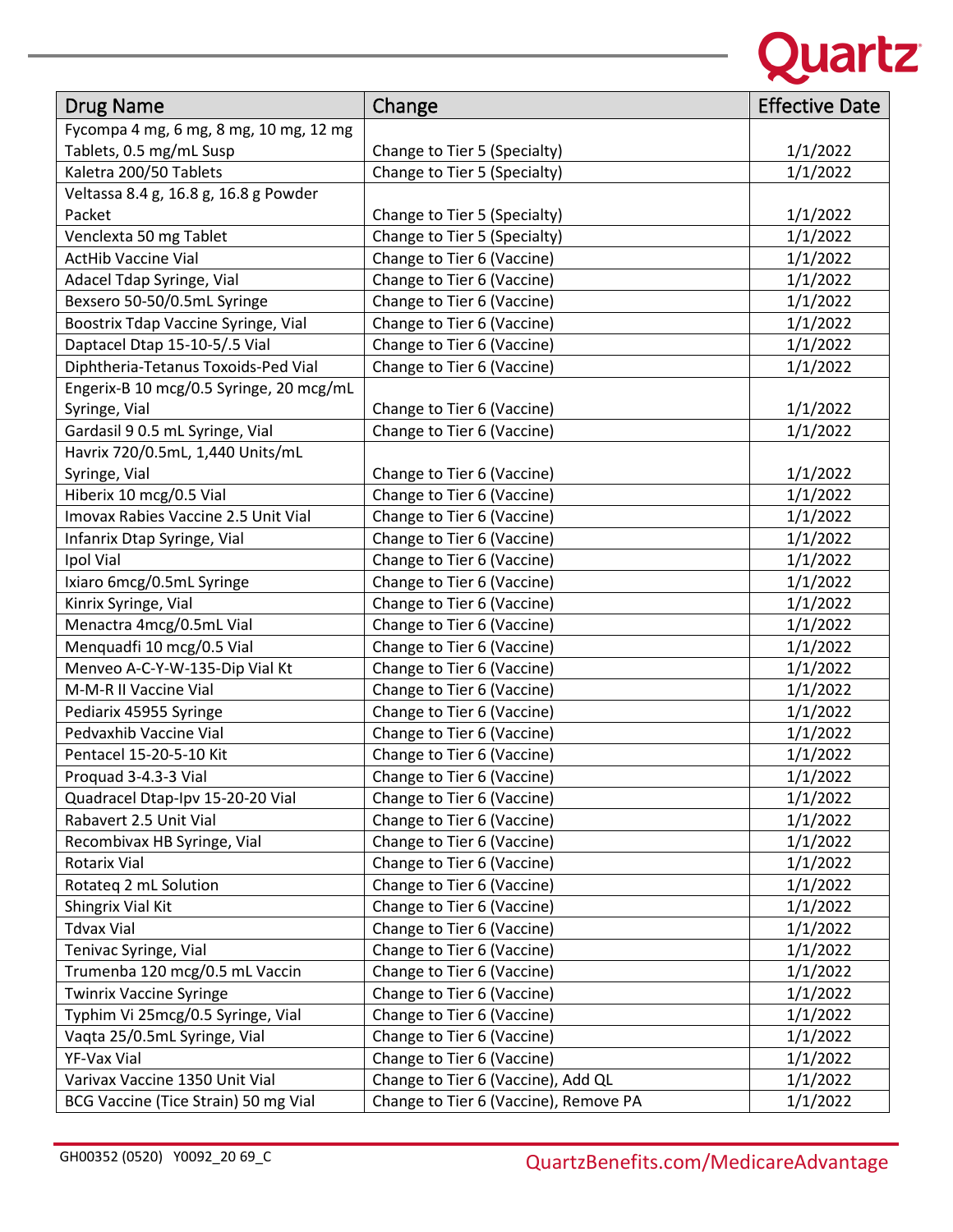

| <b>Drug Name</b>                         | Change                | <b>Effective Date</b> |
|------------------------------------------|-----------------------|-----------------------|
| Abilify Mycite 2 mg, 5 mg, 10 mg, 15 mg, |                       |                       |
| 20 mg, 30 mg Tablets                     | Remove from formulary | 1/1/2022              |
| Abiraterone Acetate 500 mg Tablet        | Remove from formulary | 1/1/2022              |
| <b>Afirmelle Tablets</b>                 | Remove from formulary | 1/1/2022              |
| Amethia Lo Tablets                       | Remove from formulary | 1/1/2022              |
| Amitiza 8 mcg, 24 mcg Capsules           | Remove from formulary | 1/1/2022              |
| Anadrol-50 Tablets                       | Remove from formulary | 1/1/2022              |
| <b>Atropine Sulfate Syringes</b>         | Remove from formulary | 1/1/2022              |
| Aurovela 24 Fe Tablets                   | Remove from formulary | 1/1/2022              |
| <b>Aurovela Fe Tablets</b>               | Remove from formulary | 1/1/2022              |
| Aurovela Tablets                         | Remove from formulary | 1/1/2022              |
| Autoject 2                               | Remove from formulary | 1/1/2022              |
| Autopen                                  | Remove from formulary | 1/1/2022              |
| Ayuna Tablets                            | Remove from formulary | 1/1/2022              |
| Azactam 1 G Vial                         | Remove from formulary | 1/1/2022              |
| Azopt 1% Eye Drops                       | Remove from formulary | 1/1/2022              |
| Banzel 200mg, 400mg Tablets              | Remove from formulary | 1/1/2022              |
| Banzel 40 mg/mL Oral Suspension          | Remove from formulary | 1/1/2022              |
| <b>Bekyree Tablets</b>                   | Remove from formulary | 1/1/2022              |
| Bepreve 1.5% Drops                       | Remove from formulary | 1/1/2022              |
| Bleomycin Sulfate 15 Unit, 30 Unit Vials | Remove from formulary | 1/1/2022              |
| <b>Branded Prenatal Vitamins</b>         | Remove from formulary | 1/1/2022              |
| Buprenorphine 75mcg, 150mcg, 300mcg,     |                       |                       |
| 450mcg, 600mcg, 750mcg, 900mcg Film      | Remove from formulary | 1/1/2022              |
| Captopril-HCTZ Tablets                   | Remove from formulary | 1/1/2022              |
| Carisoprodol Cmpd 200-325 mg Tab         | Remove from formulary | 1/1/2022              |
| Cefazolin Sodium-Dextrose Piggyback      | Remove from formulary | 1/1/2022              |
| <b>Cequr Simplicity</b>                  | Remove from formulary | 1/1/2022              |
| Chateal EQ Tablets                       | Remove from formulary | 1/1/2022              |
| <b>Chateal Tablets</b>                   | Remove from formulary | 1/1/2022              |
| Chlordiazepoxide-Clidinium 5 mg-2.5mg    |                       |                       |
| Capsule                                  | Remove from formulary | 1/1/2022              |
| Ciprofloxacin Hcl 750mg                  | Remove from formulary | 1/1/2022              |
| Clindamycin 150 mg/mL Vial               | Remove from formulary | 1/1/2022              |
| Colocort 100mg/60mL Enema                | Remove from formulary | 1/1/2022              |
| Crixivan 200mg Capsules                  | Remove from formulary | 1/1/2022              |
| Darzalex Faspro                          | Remove from formulary | 1/1/2022              |
| Dasetta Tablets                          | Remove from formulary | 1/1/2022              |
| Daysee Tablets                           | Remove from formulary | 1/1/2022              |
| Decadron 0.5 mg, 4 mg, 6 mg Tablets      | Remove from formulary | 1/1/2022              |
| Dextrose 5%-0.225% NaCl 5 %-0.2 % IV     | Remove from formulary | 1/1/2022              |
| Dextrose 5%-KCl 40 meg/L IV              | Remove from formulary | 1/1/2022              |
| Didanosine 125 mg, 200 mg, 250 mg,       |                       |                       |
| 400 mg DR Capsules                       | Remove from formulary | 1/1/2022              |
| E.E.S. 400 mg Tablet                     | Remove from formulary | 1/1/2022              |
| <b>Elinest Tablets</b>                   | Remove from formulary | 1/1/2022              |
| Epinephrine 1mg/mL Vial                  | Remove from formulary | 1/1/2022              |

GH00352 (0520) Y0092\_20 69\_C<br>
QuartzBenefits.com/MedicareAdvantage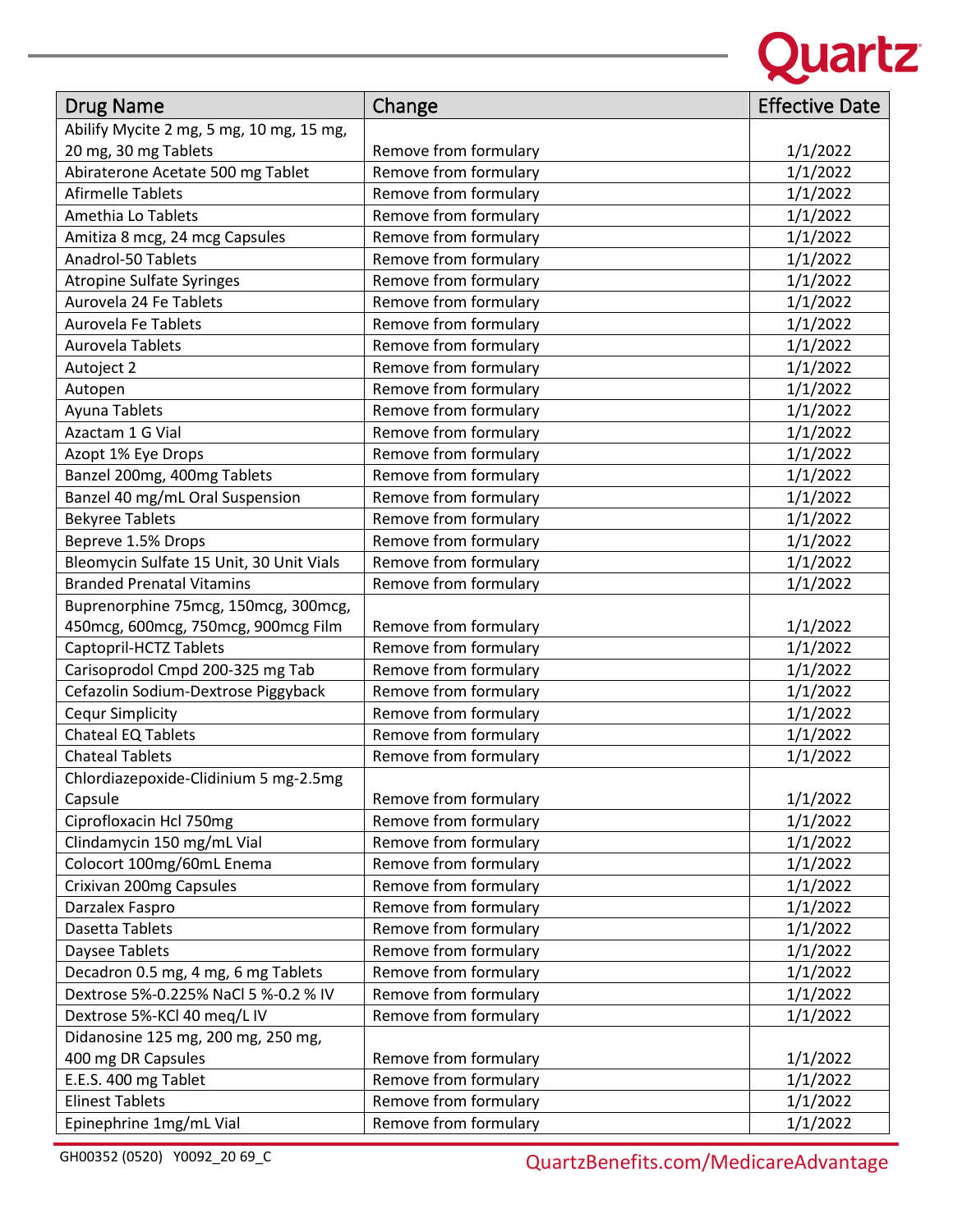

| <b>Drug Name</b>                  | Change                | <b>Effective Date</b> |
|-----------------------------------|-----------------------|-----------------------|
| Etidronate Disodium 200mg Tablets | Remove from formulary | 1/1/2022              |
| Freamine HBC 0.069 IV Soln        | Remove from formulary | 1/1/2022              |
| Frovatriptan 2.5 mg Tablet        | Remove from formulary | 1/1/2022              |
| <b>Fulphila 6mg Injection</b>     | Remove from formulary | 1/1/2022              |
| Geodon 20mg/1mL Vial              | Remove from formulary | 1/1/2022              |
| <b>Gianvi Tablets</b>             | Remove from formulary | 1/1/2022              |
| Gilenya 0.5mg Capsules            | Remove from formulary | 1/1/2022              |
| Guanidine 125 mg Tablets          | Remove from formulary | 1/1/2022              |
| <b>Hailey Fe Tablets</b>          | Remove from formulary | 1/1/2022              |
| <b>Hailey Tablets</b>             | Remove from formulary | 1/1/2022              |
| <b>Heather Tablets</b>            | Remove from formulary | 1/1/2022              |
| Humapen Luxura HD                 | Remove from formulary | 1/1/2022              |
| <b>Iclevia Tablets</b>            | Remove from formulary | 1/1/2022              |
| Imbruvica 140 mg Tablet           | Remove from formulary | 1/1/2022              |
| Inject-Ease                       | Remove from formulary | 1/1/2022              |
| Inpen                             | Remove from formulary | 1/1/2022              |
| Inveltys 0.01% Drops Susp         | Remove from formulary | 1/1/2022              |
| Kalliga Tablets                   | Remove from formulary | 1/1/2022              |
| Kionex Powder                     | Remove from formulary | 1/1/2022              |
| Lanoxin 187.5 mg Tablets          | Remove from formulary | 1/1/2022              |
| Larin 24 Fe Tablets               | Remove from formulary | 1/1/2022              |
| <b>Lillow Tablets</b>             | Remove from formulary | 1/1/2022              |
| Lojaimiess Tablets                | Remove from formulary | 1/1/2022              |
| Lopreeza 1 mg-0.5mg Tablet        | Remove from formulary | 1/1/2022              |
| Lorcet 5 mg-325mg Tablet          | Remove from formulary | 1/1/2022              |
| Lorcet HD 10mg-325mg Tablet       | Remove from formulary | 1/1/2022              |
| Lorcet Plus 7.5-325 mg Tablet     | Remove from formulary | 1/1/2022              |
| Lotemax 0.5% Gel Drops            | Remove from formulary | 1/1/2022              |
| Lo-Zumandimine Tablets            | Remove from formulary | 1/1/2022              |
| Lucemyra 0.18 mg Tablet           | Remove from formulary | 1/1/2022              |
| Maprotiline HCl 25mg, 50mg, 75mg  |                       |                       |
| <b>Tablets</b>                    | Remove from formulary | 1/1/2022              |
| Mayzent 0.25 mg, 2 mg Tablets     | Remove from formulary | 1/1/2022              |
| Menest 2.5mg Tablets              | Remove from formulary | 1/1/2022              |
| Metaxall 800mg Tablets            | Remove from formulary | 1/1/2022              |
| Metipranolol 0.3% Drops           | Remove from formulary | 1/1/2022              |
| Moxeza 0.005% Drops Visc          | Remove from formulary | 1/1/2022              |
| Multivitamin With Fluoride        | Remove from formulary | 1/1/2022              |
| Neo-Polycin HC Ointment           | Remove from formulary | 1/1/2022              |
| Neo-Polycin Ointment              | Remove from formulary | 1/1/2022              |
| Nephramine 0.054 IV               | Remove from formulary | 1/1/2022              |
| Normosol-M / Dextrose 0.05% IV    | Remove from formulary | 1/1/2022              |
| Northera 100mg, 200mg, 300Mg      | Remove from formulary | 1/1/2022              |
| <b>Nylia Tablets</b>              | Remove from formulary | 1/1/2022              |
| <b>Nymalize Solution</b>          | Remove from formulary | 1/1/2022              |
| Nymyo Tablets                     | Remove from formulary | 1/1/2022              |
| Ogestrel 0.5 mg-50 Tablet         | Remove from formulary | 1/1/2022              |

GH00352 (0520) Y0092\_20 69\_C<br>
QuartzBenefits.com/MedicareAdvantage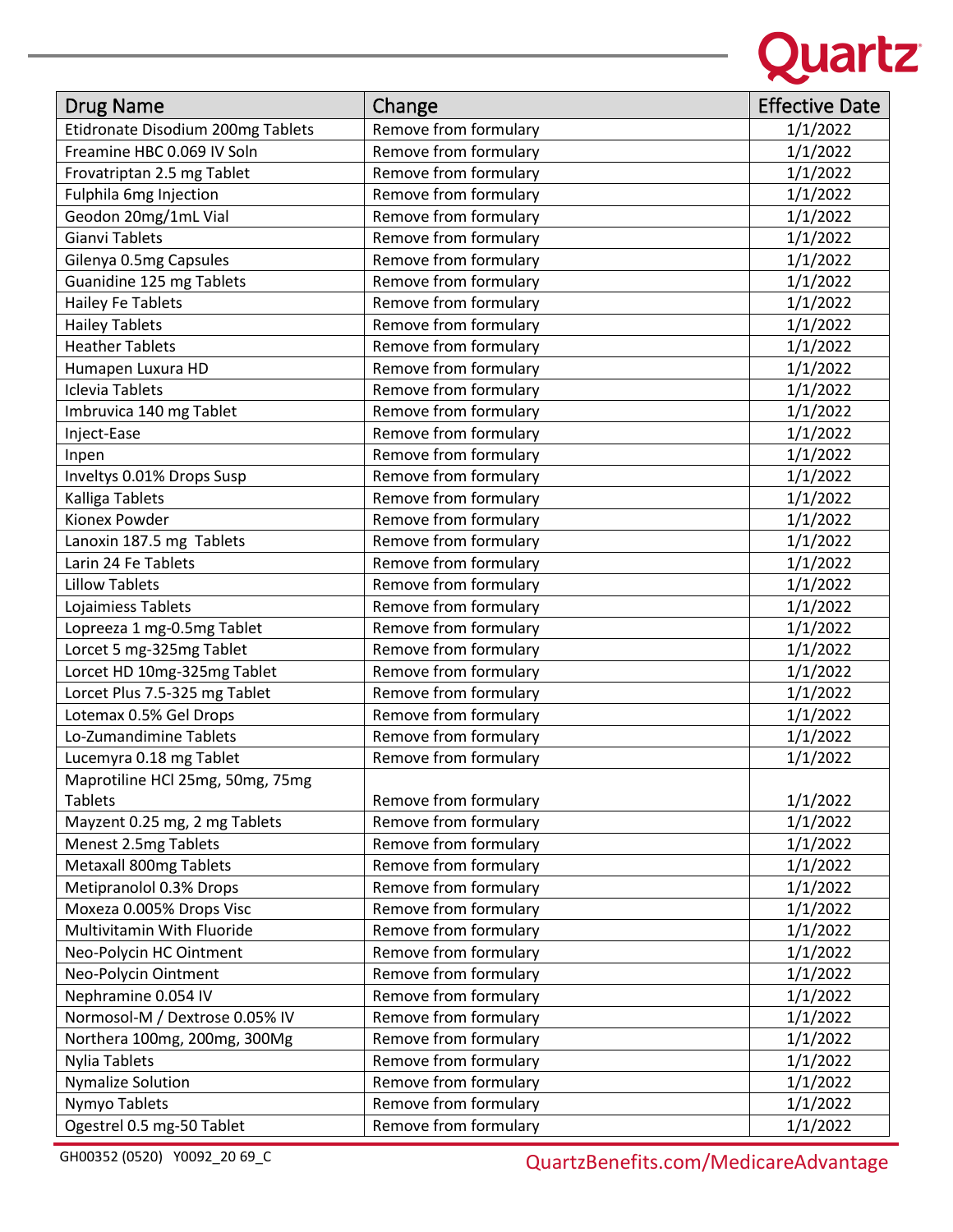

| <b>Drug Name</b>                       | Change                | <b>Effective Date</b> |
|----------------------------------------|-----------------------|-----------------------|
| Omnipod Pump & Cartridge               | Remove from formulary | 1/1/2022              |
| Oxycodone-Aspirin 4.835 mg-325mg       |                       |                       |
| <b>Tablets</b>                         | Remove from formulary | 1/1/2022              |
| Oxycodone-Ibuprofen 400 mg-5mg         |                       |                       |
| Tablet                                 | Remove from formulary | 1/1/2022              |
| Pazeo 0.007% Drops                     | Remove from formulary | 1/1/2022              |
| Phenadoz 12.5 mg, 25 mg Rectal         |                       |                       |
| Suppository                            | Remove from formulary | 1/1/2022              |
| <b>Philith Tablets</b>                 | Remove from formulary | 1/1/2022              |
| Phospholine Iodide 0.125% Drops        | Remove from formulary | 1/1/2022              |
| Pirmella Tablets                       | Remove from formulary | 1/1/2022              |
| Polyethylene Glycol 3350 Powder        | Remove from formulary | 1/1/2022              |
| Prednicarbate 0.1% Cream               | Remove from formulary | 1/1/2022              |
| Propantheline Bromide 15mg Tablet      | Remove from formulary | 1/1/2022              |
| Propranolol-Hydrochlorothiazide 40mg-  |                       |                       |
| 25mg, 80mg-25mg                        | Remove from formulary | 1/1/2022              |
| Ranitidine 150mg, 300mg Tablets        | Remove from formulary | 1/1/2022              |
| Ranitidine 15mg/mL Syrup               | Remove from formulary | 1/1/2022              |
| Repaglinide-Metformin 1mg-500mg,       |                       |                       |
| 2mg-500mg                              | Remove from formulary | 1/1/2022              |
| Rifater 120-50-300mg Tablet            | Remove from formulary | 1/1/2022              |
| Sevelamer Hcl 800 mg Tablet            | Remove from formulary | 1/1/2022              |
| Simliya Tablets                        | Remove from formulary | 1/1/2022              |
| <b>Simpesse Tablets</b>                | Remove from formulary | 1/1/2022              |
| Sovaldi 150 mg, 200 mg, 400 mg Pelet   |                       |                       |
| Pack                                   | Remove from formulary | 1/1/2022              |
| Stimate 150/Spray Spray/Pump           | Remove from formulary | 1/1/2022              |
| Sumatriptan 6mg/0.5mL Syringe          | Remove from formulary | 1/1/2022              |
| Sylatron 200, 300 mcg mcg Kits         | Remove from formulary | 1/1/2022              |
| Tecfidera 120-240                      | Remove from formulary | 1/1/2022              |
| Thiola 100mg Tablets                   | Remove from formulary | 1/1/2022              |
| Tilia Fe Tablets                       | Remove from formulary | 1/1/2022              |
| Tolmetin 400mg Capsules, 600mg Tablets | Remove from formulary | 1/1/2022              |
| <b>Tri Femynor Tablets</b>             | Remove from formulary | 1/1/2022              |
| Tri-Linyah Tablets                     | Remove from formulary | 1/1/2022              |
| Tri-Lo-Marzia Tablets                  | Remove from formulary | 1/1/2022              |
| Tri-Lo-Mili Tablets                    | Remove from formulary | 1/1/2022              |
| Trimpex 50 mg/5 mL Solution            | Remove from formulary | 1/1/2022              |
| Trophamine 0.06 IV Soln                | Remove from formulary | 1/1/2022              |
| Truvada 100/150 mg, 133/200 mg,        |                       |                       |
| 167/250 mg Tablets                     | Remove from formulary | 1/1/2022              |
| <b>Tulana Tablets</b>                  | Remove from formulary | 1/1/2022              |
| Udenyca 6mg Injection                  | Remove from formulary | 1/1/2022              |
| Vancomycin Hcl 1.5 g Vial              | Remove from formulary | 1/1/2022              |
| V-Go                                   | Remove from formulary | 1/1/2022              |
| Videx 10mg/mL Soln                     | Remove from formulary | 1/1/2022              |
| <b>Viorele Tablets</b>                 | Remove from formulary | 1/1/2022              |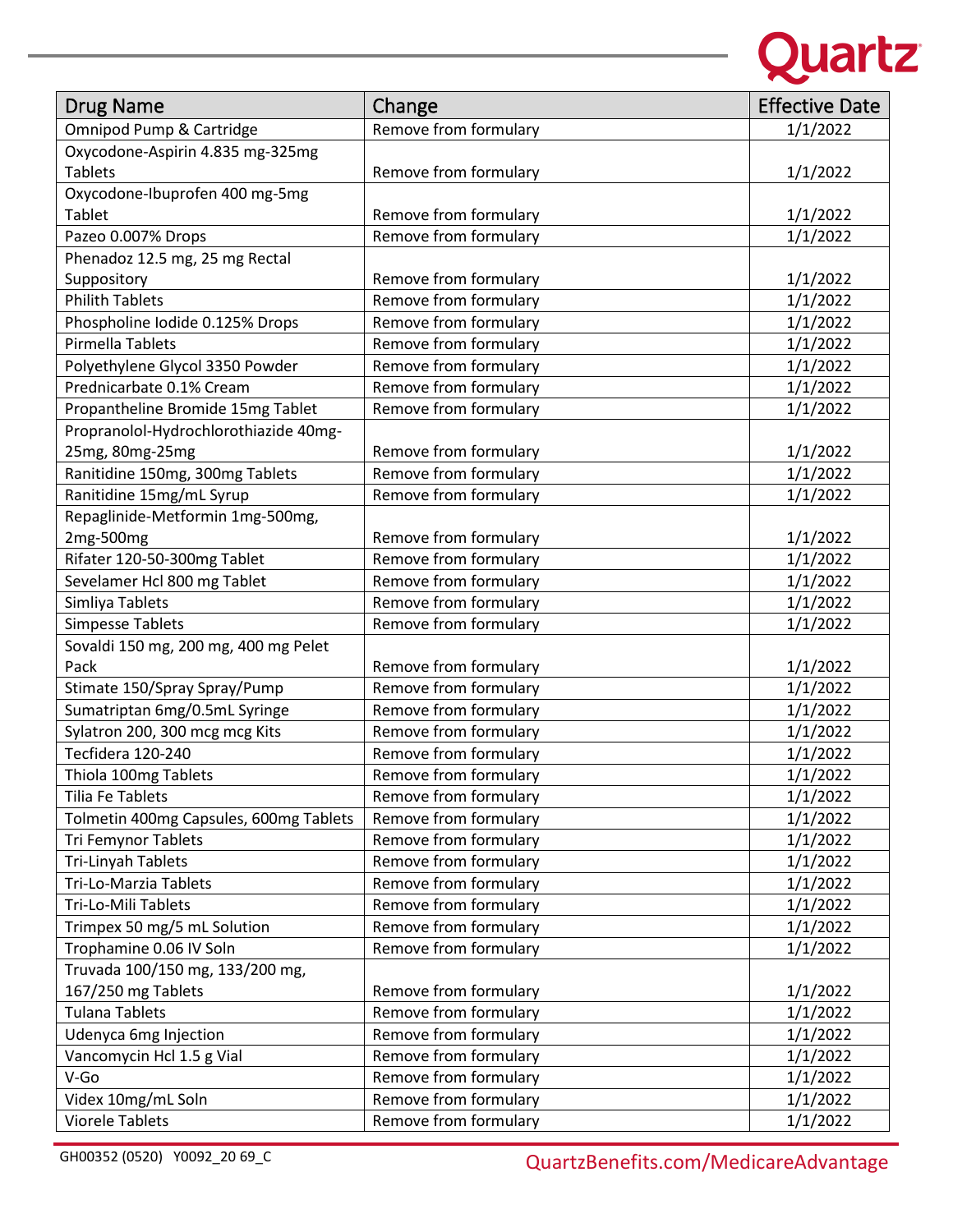

| Drug Name                               | Change                                    | <b>Effective Date</b> |
|-----------------------------------------|-------------------------------------------|-----------------------|
| <b>Volnea Tablets</b>                   | Remove from formulary                     | 1/1/2022              |
| <b>Wera Tablets</b>                     | Remove from formulary                     | 1/1/2022              |
| Ziextenzo 6mg Injection                 | Remove from formulary                     | 1/1/2022              |
| Zomig 2.5mg, 5mg Nasal Spray            | Remove from formulary                     | 1/1/2022              |
| Zostavax Vial                           | Remove from formulary                     | 1/1/2022              |
| Zytiga 500mg Tablet                     | Remove from formulary                     | 1/1/2022              |
| Nitroglycerin Patches 0.1mg/hr,         |                                           |                       |
| 0.2mg/hr, 0.4mg/hr, 0.6mg/hr            | Remove QL                                 | 1/1/2022              |
| <b>Bydureon BCise Injection</b>         | Remove ST                                 | 1/1/2022              |
| <b>Byetta Injection</b>                 | Remove ST                                 | 1/1/2022              |
| Nyvepria Injection                      | Remove ST                                 | 1/1/2022              |
| Trulicity Injection                     | Remove ST                                 | 1/1/2022              |
| <b>Briviact Solution &amp; Tablets</b>  | Remove PA, add ST                         | 1/1/2022              |
| Dapsone 7.5% Gel                        | Remove PA, add ST                         | 1/1/2022              |
| Myrbetriq 8 mg/mL Suspension            | Add to Tier 3 (Preferred Brand), QL       | 1/1/2022              |
| Dojolvi Liquid                          | Add to Tier 5 (Specialty), PA             | 1/1/2022              |
| <b>Estradiol Valerate Vial</b>          | Add to Tier 2 (Generic)                   | 1/1/2022              |
| Solu-Cortef Vial                        | Add to Tier 3 (Preferred Brand)           | 1/1/2022              |
| <b>Vyvanse Capsules and Chewables</b>   | Add to Tier 4 (Nonpreferred Drug), PA, QL | 1/1/2022              |
| Aranesp 10mcg, 25mcg, 40mcg Syringes,   |                                           |                       |
| 25mcg and 40mcg Vials                   | Add to Tier 4 (Nonpreferred Drug), PA     | 1/1/2022              |
| Aranesp 60mcg, 100mcg, 150mcg,          |                                           |                       |
| 200mcg, 300mcg, 500mcg Syringes,        |                                           |                       |
| 60mcg, 100mcg, 300mcg Vials             | Add to Tier 5 (Specialty), PA             | 1/1/2022              |
| Naloxone 4mg Nasal Spray                | Add to Tier 1 (Preferred Generic), QL     | 1/1/2022              |
| <b>Nylia Tablets</b>                    | Add to Tier 1 (Preferred Generic)         | 1/1/2022              |
| Insulin Glargine- YFGN Vial             | Add to Tier 3 (Preferred Brand), QL       | 1/1/2022              |
| Insulin Glargine- YFGN Pen              | Add to Tier 3 (Preferred Brand), QL       | 1/1/2022              |
| Chantix 0.5mg, 1 mg tablets             | Remove from formulary (Generic Available) | 1/1/2022              |
| Bystolic 2.5mg, 5mg, 10mg, 20mg Tablets | Remove from formulary (Generic Available) | 1/1/2022              |
| Afinitor Disperz 2mg, 3mg, 5mg Tablets  | Remove from formulary (Generic Available) | 1/1/2022              |
| Afinitor 10mg Tablets                   | Remove from formulary (Generic Available) | 1/1/2022              |
| Paxil 10mg/5mL Suspension               | Remove from formulary (Generic Available) | 1/1/2022              |
| Epaned 1 mg/mL Solution                 | Remove from formulary (Generic Available) | 1/1/2022              |
| Durezol 0.05% Eye drops                 | Remove from formulary (Generic Available) | 1/1/2022              |
| Paxlovid Tablets 300-100mg              | Add to Tier 3 (Preferred Brand), QL       | 1/8/2022              |
| <b>Molnupiravir Capsules</b>            | Add to Tier 3 (Preferred Brand), QL       | 1/8/2022              |
| Glycopyrrolate 1mg/5mL Solution         | Add to Tier 4 (Nonpreferred Drug)         | 1/15/2022             |
| Naloxone 4mg Nasal Spray                | Add to Tier 1 (Preferred Generic), QL     | 1/22/2022             |
| Carglumic acid 200mg Tablet             | Add to Tier 5 (Specialty)                 | 1/22/2022             |
| Brimonidine/Timolol 0.2%/0.5% eye       |                                           |                       |
| drops                                   | Add to Tier 2 (Generic)                   | 1/29/2022             |
| Eprontia 25 mg/mL Solution              | Add to Tier 4 (Nonpreferred Drug), QL     | 1/29/2022             |
| Scemblix 20mg, 40mg Tablets             | Add to Tier 5 (Specialty), PA             | 1/29/2022             |
| <b>Ticovac Injection</b>                | Add to Tier 6 (Vaccines)                  | 1/29/2022             |
| DARBEPOETIN ALFA (ARANESP) Prior        |                                           |                       |
| Authorization Criteria (Part D)         | Update criteria based on CMS feedback     | 2/1/2022              |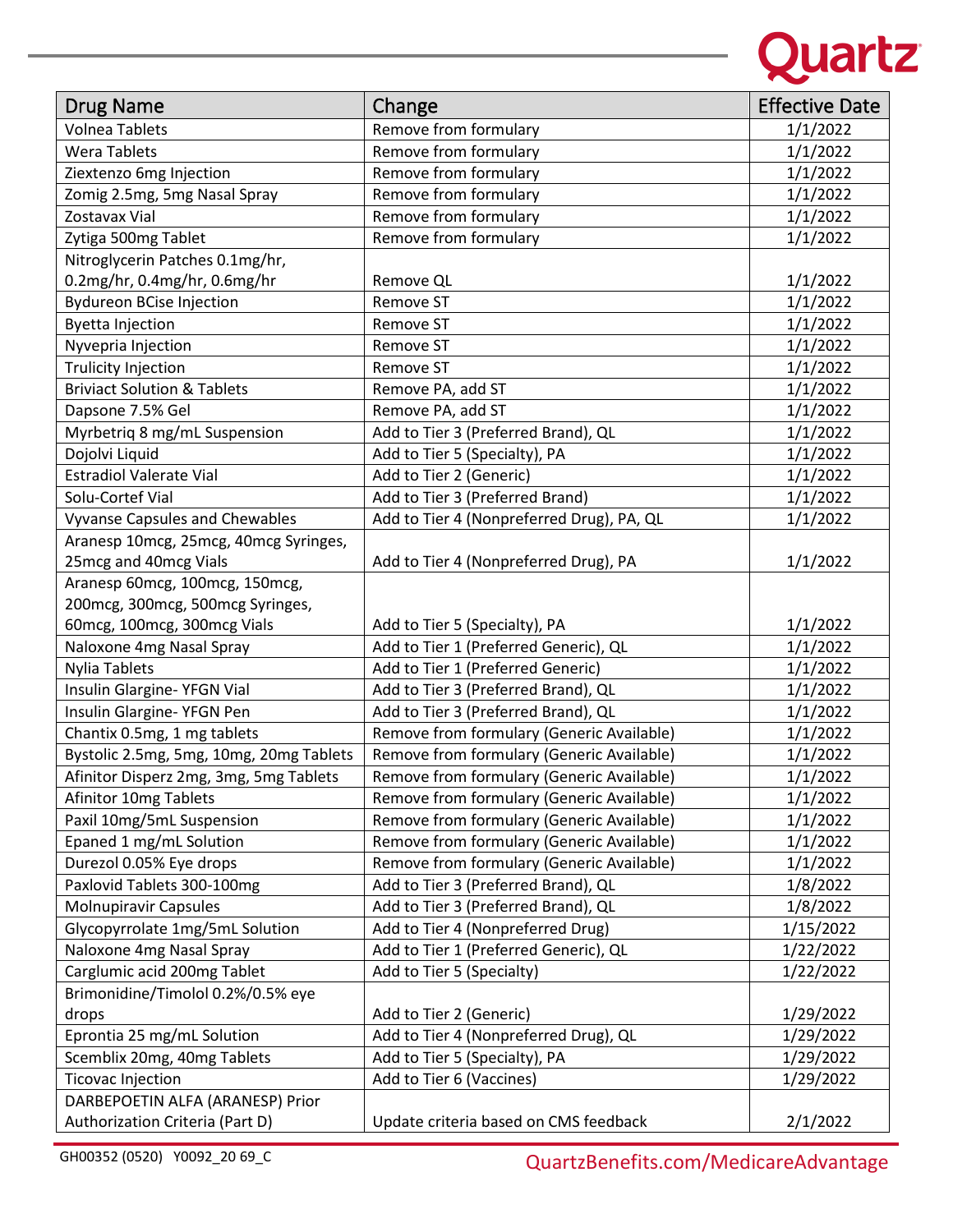

| <b>Drug Name</b>                          | Change                                         | <b>Effective Date</b> |
|-------------------------------------------|------------------------------------------------|-----------------------|
| OLANZAPINE/SAMIDORPHAN MALATE             |                                                |                       |
| (LYBALVI) ) Prior Authorization Criteria  |                                                |                       |
| (Part D)                                  | Update criteria based on CMS feedback          | 2/1/2022              |
| BLOOD PRESSURE (BETA BLOCKERS) Step       |                                                |                       |
| Therapy Criteria (Part D)                 | Update criteria based on CMS feedback          | 2/1/2022              |
| Lanreotide acetate (120mg/0.5mL)          |                                                |                       |
| Syringe                                   | Add to Tier 5 (Specialty)                      | 2/5/2022              |
| Phexxi Gel                                | Add to Tier 3 (Preferred Brand)                | 2/5/2022              |
| <b>Accutane 10mg Capsules</b>             | Add to Tier 4 (Nonpreferred Drug)              | 2/5/2022              |
| Maraviroc 150mg, 300mg Tablets            | Add to Tier 5 (Specialty), QL                  | 2/19/2022             |
| Betaine 1g powder                         | Add to Tier 5 (Specialty)                      | 2/19/2022             |
| Gvoke 1mg/0.2mL Vial                      | Add to Tier 3 (Preferred Brand), QL            | 2/19/2022             |
| Deferiprone 1000mg Tablets (3 times a     |                                                |                       |
| day formulation)                          | Add to Tier 5 (Specialty)                      | 3/1/2022              |
| Amphotericin B Liposome 50mg Vial         | Add to Tier 5 (Specialty), PA                  | 3/1/2022              |
| <b>Ivermectin 3mg Capsules</b>            | Add QL                                         | 3/1/2022              |
| Quadracel DTAP-IPV Vial, Syringe          | Add to Tier 6 (Vaccines)                       | 3/1/2022              |
| Palivizumab (Synagis) Prior Authorization |                                                |                       |
| Criteria (Part B)                         | Update criteria for extended RSV season        | 3/1/2022              |
| Corticotropin Gel Prior Authorization     |                                                |                       |
| Criteria (Part B)                         | Add Cortrophin to criteria                     | 3/1/2022              |
| Plasminogen (Ryplazim) Prior              |                                                |                       |
| Authorization Criteria (Part B)           | Add prior authorization criteria               | 3/1/2022              |
| Galsulfase (Naglazyme) Prior              |                                                |                       |
| Authorization Criteria (Part B)           | Add prior authorization criteria               | 3/1/2022              |
| Infused Oncology Agents Prior             |                                                |                       |
| Authorization Criteria (Part B)           | Add Fyarro and Kimmtrak to criteria            | 3/1/2022              |
| Inclisiran (Leqvio) Prior Authorization   |                                                |                       |
| Criteria (Part B)                         | Add prior authorization criteria               | 3/1/2022              |
| Efgartigimod alfa (Vygart) Prior          |                                                |                       |
| Authorization Criteria (Part B)           | Add prior authorization criteria               | 3/1/2022              |
| Mepolizumab (Nucala) Prior                |                                                |                       |
| <b>Authorization Criteria</b>             | Update criteria with new indications           | 3/1/2022              |
| Erythromycin lactobionate 500mg Vial      | Add to Tier 4 (Nonpreferred Drug)              | 3/5/2022              |
| Talzenna 0.5mg, 0.75mg Capsules           | Add to Tier 5 (Specialty), PA, QL              | 3/5/2022              |
| Takhzyro 300mg/2mL Syringe                | Add to Tier 5 (Specialty), PA, QL              | 3/5/2022              |
| Lenalidomide 5mg, 10mg, 15mg, 25mg        |                                                |                       |
| Capsule                                   | Add to Tier 5 (Specialty), PA, QL              | 3/12/2022             |
| Descovy 120-15mg Tablet                   | Add to Tier 5 (Specialty), QL                  | 3/12/2022             |
| Digoxin 62.5mg Tablet                     | Add to Tier 4 (Nonpreferred Drug), QL          | 3/12/2022             |
| Lacosamide 50mg, 100mg, 150mg,            |                                                |                       |
| 200mg Tablets                             | Add to Tier 4 (Nonpreferred Drug), QL          | 3/26/2022             |
| Cyclosporine 0.05% Eye Drops              | Add to Tier 2 (Generic), QL                    | 3/26/2022             |
| Biologic Therapy for Rheumatology,        |                                                |                       |
| Dermatology, and Gastroenterology         | Update criteria with new indications and other |                       |
| Criteria (Part B)                         | updates                                        | 4/1/2022              |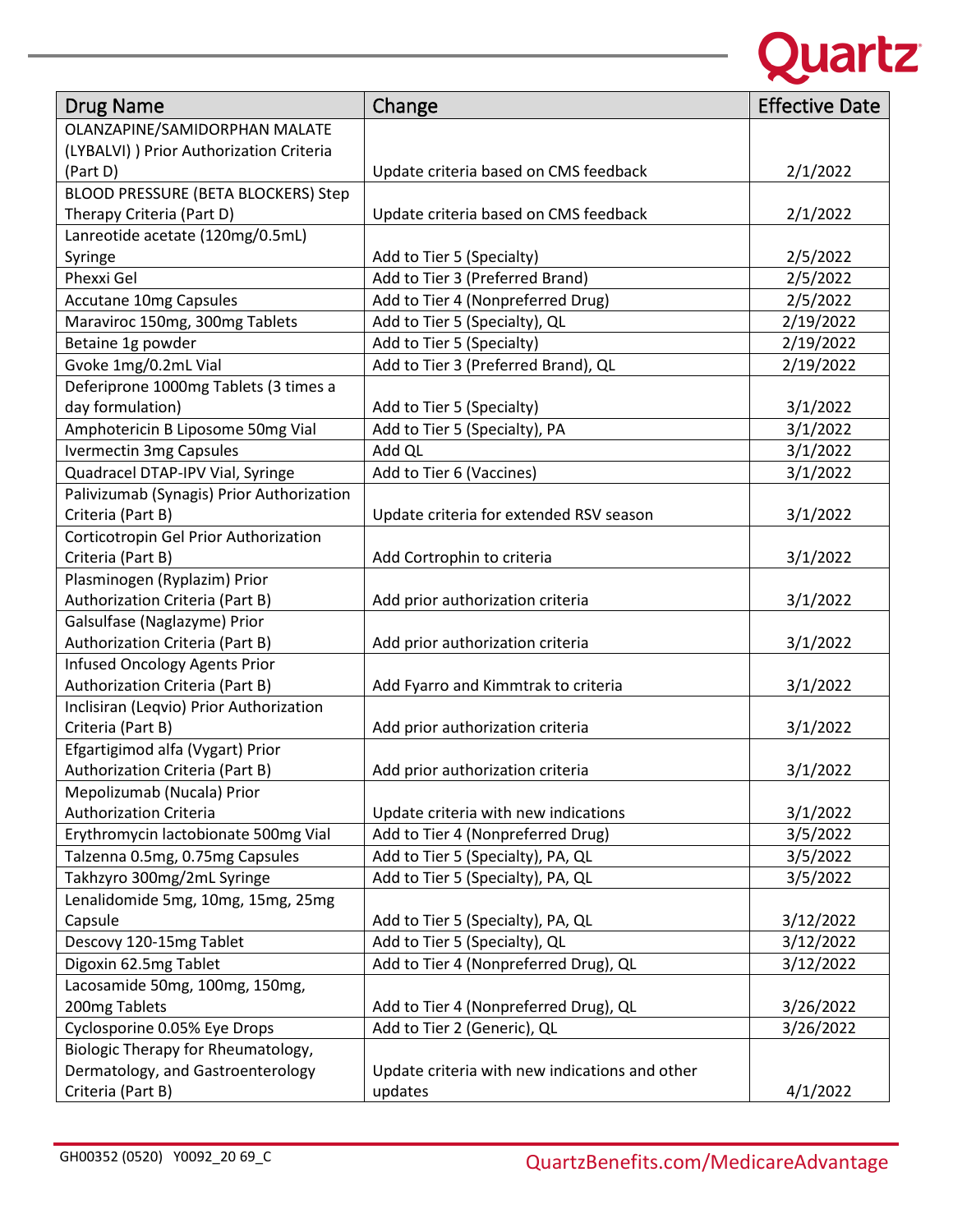

| <b>Drug Name</b>                        | Change                                          | <b>Effective Date</b> |
|-----------------------------------------|-------------------------------------------------|-----------------------|
| <b>Acute Migraine Treatments Prior</b>  |                                                 |                       |
| <b>Authorization Criteria</b>           | Update criteria with new indications            | 4/1/2022              |
| Immunomodulators (1) - Preferred Prior  |                                                 |                       |
| <b>Authorization Criteria</b>           | Update criteria with new indications            | 4/1/2022              |
| Immunomodulators (2) - Nonpreferred     |                                                 |                       |
| <b>Prior Authorization Criteria</b>     | Update criteria with new indications            | 4/1/2022              |
| Breztri Aerosphere Inhaler              | Add to Tier 3 (Preferred Brand), QL             | 4/1/2022              |
| Bylvay 200mcg, 400mcg, 600mcg,          |                                                 | 4/1/2022              |
| 1200mcg Capsules                        | Add to Tier 5 (Specialty), PA, QL               |                       |
| Dimethyl Fumarate 120mg, 240mg,         |                                                 | 4/1/2022              |
| Capsules                                | Change to Tier 2 (Generic)                      |                       |
| Fenofibric Acid 45mg, 135mg Capsules    | Add to Tier 4 (Nonpreferred Drug)               | 4/1/2022              |
| Levofloxacin 1.5% Eye Drops             | Add to Tier 4 (Nonpreferred Drug)               | 4/1/2022              |
| Livmarli Solution                       | Add to Tier 5 (Specialty), PA, QL               | 4/1/2022              |
| Livtencity 200mg Tablet                 | Add to Tier 5 (Specialty), PA, QL               | 4/1/2022              |
| <b>Myfembree Tablets</b>                | Add to Tier 3 (Preferred Brand), PA, QL         | 4/1/2022              |
| Oxbryta 300mg Susp Tablet               | Add to Tier 5 (Specialty), PA, QL               | 4/1/2022              |
| Oxbryta 500mg Tablets                   | Update QL to 150 tablets / 30 days              | 4/1/2022              |
| Rinvoq 30mg Tablet                      | Add to Tier 5 (Specialty), PA, QL               | 4/1/2022              |
| Vuity 1.25% Eye Drops                   | Add to Tier 4 (Nonpreferred Drug), QL           | 4/1/2022              |
|                                         | Add to Tier 3 (Preferred Brand)                 | 4/1/2022              |
| Xarelto 1mg/mL Solution                 |                                                 |                       |
| Zimhi 5mg/0.5mL Syringe                 | Add to Tier 3 (Preferred Brand)                 | 4/1/2022              |
| Zeposia Capsules                        | Add to Tier 5 (Specialty), PA, QL               | 4/1/2022              |
| Rinvoq 45mg Tablets                     | Add to Tier 5 (Specialty), PA, QL               | 4/2/2022              |
| Triumeq PD Tablets for Suspension       | Add to Tier 5 (Specialty), QL                   | 4/16/2022             |
| Apomorphine HCL 10 mg/mL Cartridge      | Add to Tier 5 (Specialty), QL                   | 4/23/2022             |
| Isosorbide dinitrate/hydralazine 20mg-  |                                                 | 4/23/2022             |
| 37.5mg Tablets                          | Add to Tier 4 (Nonpreferred Drug)               |                       |
| Paxlovid Tablets 150-100mg              | Add to Tier 3 (Preferred Brand), QL             | 4/30/2022             |
| Varenicline Starter Pack                | Add to Tier 3 (Preferred Brand), QL             | 5/14/2022             |
| Pirfenidone 267mg, 801mg Tablets        | Add to Tier 5 (Specialty), PA, QL               | 5/14/2022             |
| Mesalamine 500mg ER Capsule (generic    |                                                 | 5/28/2022             |
| Pentasa)                                | Add to Tier 4 (Nonpreferred Drug), QL           |                       |
| Prehevbrio injection                    | Add to Tier 6 (Vaccine), PA                     | 6/1/2022              |
| Omnipod 5 and Omnipod 5 Starter Kit     | Add to Tier 4 (Nonpreferred Drug), PA, QL       | 6/1/2022              |
| <b>OMNIPOD DASH Prior Authorization</b> | Update criteria to include diagnosis of Type II | 6/1/2022              |
| Criteria (Part D)                       | diabetes mellitus                               |                       |
| Immunomodulators (2) - Nonpreferred     |                                                 |                       |
| Prior Authorization Criteria (Part D)   | Update criteria with new indications            | 6/1/2022              |
| Biologic Therapy for Rheum, Derm, & GI  |                                                 | 6/1/2022              |
| Prior Authorization Criteria (Part B)   | Update criteria with new indications            |                       |
| Revlimid 5mg, 10mg, 15mg, 25mg          |                                                 | 6/1/2022              |
| Capsules                                | Remove from formulary (Generic Available)       |                       |
| Vimpat 50mg, 100mg, 150mg, 200mg        |                                                 | 6/1/2022              |
| <b>Tablets</b>                          | Remove from formulary (Generic Available)       |                       |
| Bexarotene 1% Gel                       | Add to Tier 5 (Specialty), PA, QL               | 6/4/2022              |
| Lacosamide 10 mg/mL solution            | Add to Tier 4 (Nonpreferred Drug), QL           | 6/4/2022              |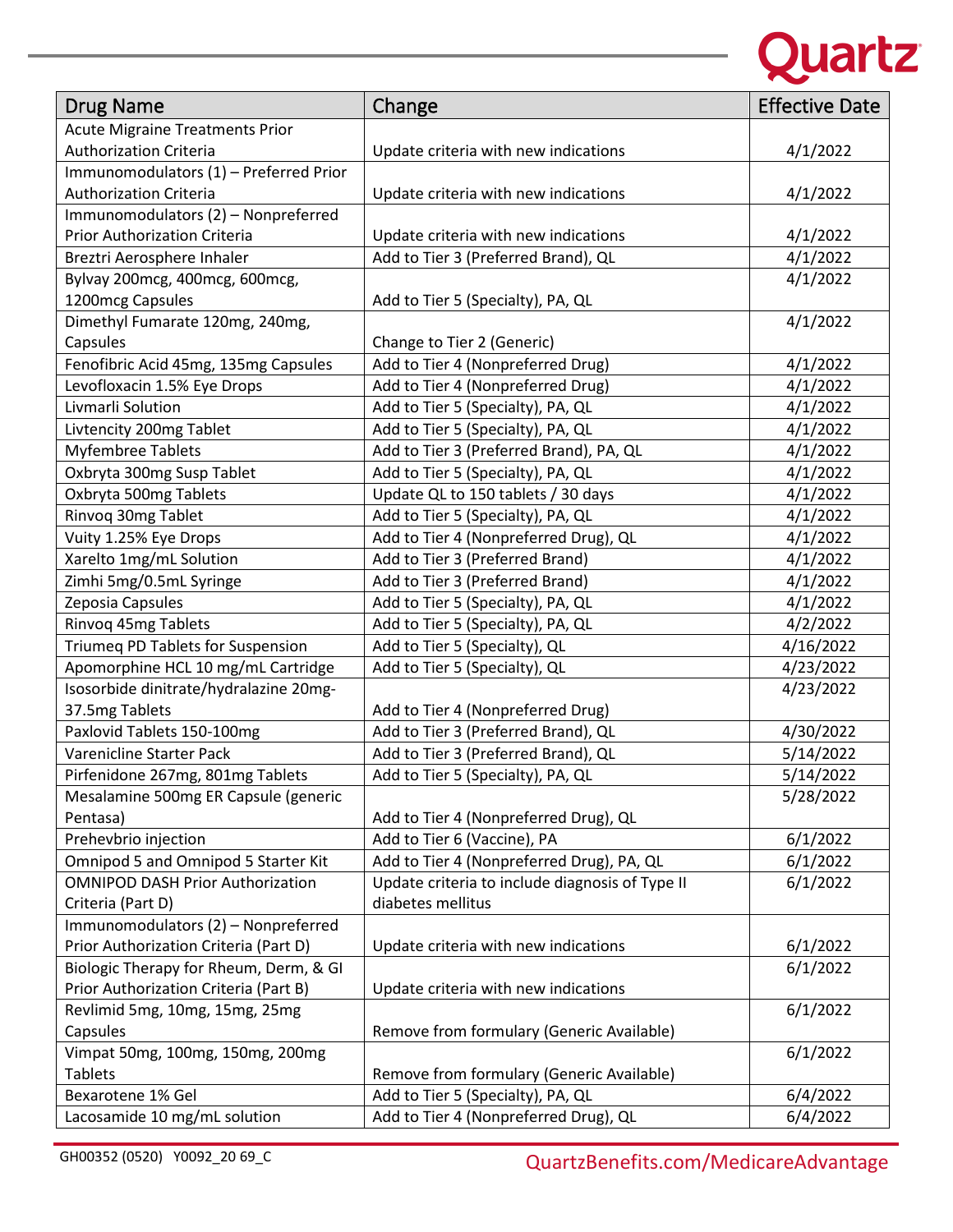

| <b>Drug Name</b>                                              | Change                                                       | <b>Effective Date</b> |
|---------------------------------------------------------------|--------------------------------------------------------------|-----------------------|
| Sorafenib 200mg Tablets                                       | Add to Tier 5 (Specialty), PA, QL                            | 6/18/2022             |
| <b>Priorix Vial</b>                                           | Add to Tier 6 (Vaccine)                                      | 6/18/2022             |
| Nucala 40mg/0.4mL Vial                                        | Add to Tier 5 (Specialty), PA, QL                            | 6/25/2022             |
| Sutimlimab (Enjaymo) Prior Authorization<br>Criteria (Part B) | Add prior authorization criteria                             | 7/1/2022              |
| Severe Asthma or Eosinophilic Conditions                      | Add prior authorization criteria to address criteria         | 7/1/2022              |
| Prior Authorization Criteria (Part B)                         | for tezepelumab (Tezspire)                                   |                       |
| <b>Infused Oncology Agents Prior</b>                          | Update criteria to include Lu-177 vipivotide                 | 7/1/2022              |
| Authorization Criteria (Part B)                               | tetraxetan (Pluvicto) and Nivolumab/relatlimab<br>(Opdualag) |                       |
| HIV PrEP Injection Prior Authorization                        | Add prior authorization criteria for cabotegravir            | 7/1/2022              |
| Criteria (Part B)                                             | injection (Apretude)                                         |                       |
| <b>Esketamine Nasal Inhalation (Spravato)</b>                 | Update criteria with indication of major depressive          | 7/1/2022              |
| Prior Authorization Criteria (Part B)                         | disorder with acute suicidal ideation                        |                       |
| Efgartigimod alfa (Vygart) Prior                              | Update criteria to clarify requirements for use of           | 7/1/2022              |
| Authorization Criteria (Part B)                               | prior therapies                                              |                       |
| Continuous Glucose Monitors (CGM)                             | Update approval duration                                     | 7/1/2022              |
| Prior Authorization Criteria (Part B)                         |                                                              |                       |
| <b>Complement Inhibitors Prior</b>                            | Update criteria to include diagnosis of myasthenia           | 7/1/2022              |
| Authorization Criteria (Part B)                               | gravis for ravulizumab (Ultomris)                            |                       |
| Bezlotoxumab (Zinplava) Prior                                 | Update criteria to remove requirement of fecal               | 7/1/2022              |
| Authorization Criteria (Part B)                               | microbiota transplant                                        |                       |
| FENFLURAMINE (FINTEPLA) Prior                                 | Update criteria to include diagnosis of Lennox-              | 7/1/2022              |
| Authorization Criteria (Part D)                               | Gastaut seizures                                             |                       |
| Immunomodulators (2) - Nonpreferred                           | Update criteria with new indications                         | 7/1/2022              |
| Prior Authorization Criteria (Part D)                         |                                                              |                       |
| Pyrukynd 5mg, 20mg, 50mg tablets,                             | Add to Tier 5 (Specialty), PA, QL                            | 7/1/2022              |
| 50mg-5mg pack, 50mg-20mg pack                                 |                                                              |                       |
| Qulipta 10mg, 30mg, 60mg tablets                              | Add to Tier 4 (Nonpreferred Drug), PA, QL                    | 7/1/2022              |
| Verkazia 0.1% eye drops                                       | Add to Tier 5 (Specialty), PA, QL                            | 7/1/2022              |
| Viibryd starter pack                                          | Change QL to accommodate alternate dosing                    | 7/1/2022              |
| Vonjo 100mg capsule                                           | Add to Tier 5 (Specialty), PA, QL                            | 7/1/2022              |
| Ticovac 1.2/0.25mL Syringe                                    | Add to Tier 6 (Vaccines)                                     | 7/2/2022              |
| Bidil 20 mg / 37.5 mg Tablets                                 | Remove from Formulary (Generic Available)                    | 8/1/2022              |
| Esbriet 267 mg & 801 mg Tablets                               | Remove from Formulary (Generic Available)                    | 8/1/2022              |
| Vimpat 10mg/mL solution                                       | Remove from Formulary (Generic Available)                    | 8/1/2022              |
| Oravig 50mg tablet                                            | Remove from Formulary (no longer Part D eligible)            | 8/1/2022              |

- PA = prior authorization required
- $\blacksquare$   $QL =$  quantity limit
- $ST = step$  therapy